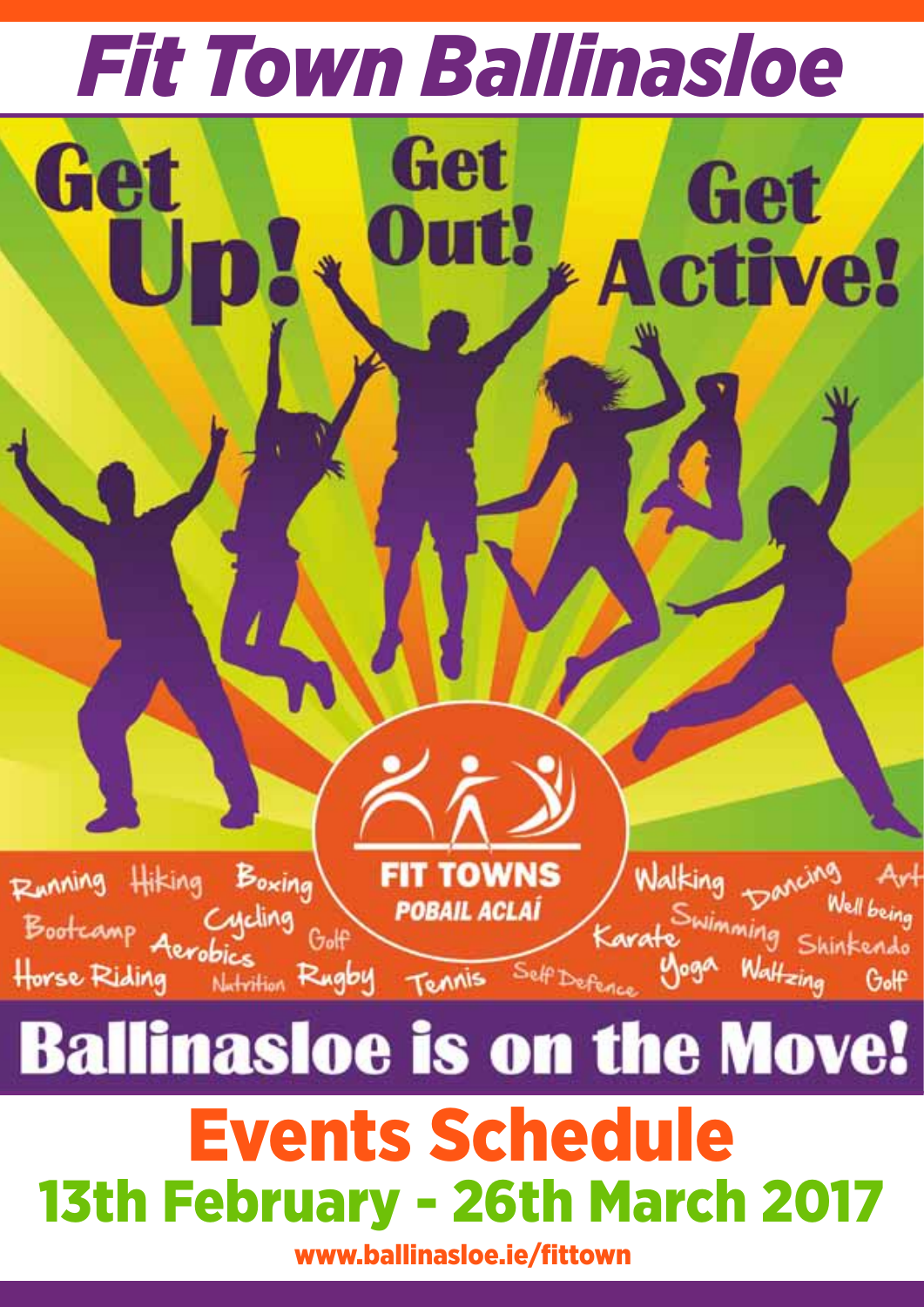## **ADULTS (Male/Female Specific )** Discounted Fees and costs are applicable to some events, this can be confirmed at time of booking

|                                                                  | DISCOUNTED FEES AND COSTS ARE APPLICABLE TO SUME                                                                                                                                                        |                                                                                                                                                                                                                   |                                                                                       |                                                                                                                                                                                                                         |
|------------------------------------------------------------------|---------------------------------------------------------------------------------------------------------------------------------------------------------------------------------------------------------|-------------------------------------------------------------------------------------------------------------------------------------------------------------------------------------------------------------------|---------------------------------------------------------------------------------------|-------------------------------------------------------------------------------------------------------------------------------------------------------------------------------------------------------------------------|
|                                                                  | PRIMARY SCHOOL CHILDREN (Afterschool Activities)                                                                                                                                                        |                                                                                                                                                                                                                   |                                                                                       |                                                                                                                                                                                                                         |
| <b>Event</b>                                                     | <b>Description</b>                                                                                                                                                                                      | Date/Time                                                                                                                                                                                                         | <b>Venue</b>                                                                          | <b>Contact for Booking</b>                                                                                                                                                                                              |
| <b>Art Action</b>                                                | 6 week programme<br>for primary school<br>children incorporating<br>physical activity                                                                                                                   | <b>Tuesday</b><br>evening<br>from 4pm                                                                                                                                                                             | <b>Ballinasloe</b><br><b>Enterprise</b><br>Centre, Creagh                             | Lily Kelly Art School<br>087-2042979                                                                                                                                                                                    |
| <b>Ballinasloe</b><br>Swimming<br>Club                           | Open for membership.<br>Swimming assessment<br>by Swim Ireland level<br>2 coaches provided<br>free of charge                                                                                            | Club<br><b>Development</b><br><b>Squad training</b><br>takes place<br><b>Mon and Wed</b><br>4-5pm and<br>Fridays 6.30pm<br>$-7.30$ pm.<br>Competitive<br><b>Squad training</b><br>Mon, Wed, Fri<br>$5pm - 6.30pm$ | <b>Coral Leisure</b><br>Centre                                                        | <b>Monica</b><br><b>Ballinasloe</b><br><b>Swimming Club</b><br>087-7432787<br>(pre booking<br>essential)                                                                                                                |
| <b>Golf for Kids</b>                                             | Golf for young<br>beginners @ the<br><b>Driving Range -</b><br>children<br>must be accompanied<br>by an adult for the<br>duration                                                                       | Tuesday<br>evening<br>from 7pm                                                                                                                                                                                    | <b>Ballinasloe</b><br><b>Golf Academy</b><br>& Driving<br>Range (old<br>Athlone road) | <b>Mark Conneely</b><br>087-2724777<br>(Pre-booking<br>essential)                                                                                                                                                       |
| Kenpo<br><b>Karate for</b><br><b>Beginners</b><br>$(aqe 5 - 10)$ | <b>Introduction to Kenpo</b><br>Karate with a view<br>to extending the<br>programme based on<br>demand                                                                                                  | Wednesday<br>evening<br>6.00 <sub>pm</sub><br>7.00pm                                                                                                                                                              | <b>Ballinasloe</b><br><b>GAA Club</b>                                                 | James Dillon, Galway<br><b>Kenpo Karate School</b><br>087-6436615 or<br>iamesdillon123@<br>hotmail.com                                                                                                                  |
| Yoga &<br><b>Mindfulness</b><br>$(aqe 8 - 15)$                   | A 6 week introduction<br>programme in yoga<br>and mindfulness                                                                                                                                           | <b>Tuesday</b><br>evening<br>$5.45$ pm $-$<br>6.30pm                                                                                                                                                              | Aloha Studio,<br><b>Croffys Yard</b>                                                  | Melissa 086-3370365<br>or m.dolan1982@<br>qmail.com                                                                                                                                                                     |
|                                                                  | <b>TEENS (After School Activities)</b>                                                                                                                                                                  |                                                                                                                                                                                                                   |                                                                                       |                                                                                                                                                                                                                         |
| <b>Event</b>                                                     | <b>Description</b>                                                                                                                                                                                      | <b>Date/Time</b>                                                                                                                                                                                                  | <b>Venue</b>                                                                          | <b>Contact for Booking</b>                                                                                                                                                                                              |
| <b>Athletics for</b><br><b>Teens</b>                             | What better way to<br>take time out from the<br>busy study schedules<br>and get the feel good<br>endorphins flowing?<br><b>New club members</b><br>always welcome -all<br>fitness levels catered<br>for | <b>Tuesday and</b><br><b>Thursday</b><br>evening<br>$6.00$ pm $-$<br>7.00pm                                                                                                                                       | <b>Dunlo</b><br><b>Running Track,</b><br><b>Brackernagh</b>                           | Ann Burke & Paula<br><b>Harley</b><br>086-1261230                                                                                                                                                                       |
| <b>Cuckoo Hill</b><br><b>Bootcamp</b>                            | <b>Adventure Bootcamp</b><br>to boost teen fitness<br>over a challenging<br>outdoor obstacle/<br>endurance course                                                                                       | Contact<br><b>Tommie to</b><br>arrange dates/<br>times for<br><b>aroups</b>                                                                                                                                       | Cuckoo Hill,<br><b>Taughmaconnell</b>                                                 | Bootcamps available<br>to organised teen<br>groups such as Youth<br>Clubs, Foroige or<br>other sporting clubs.<br>Tommie Costello,<br><b>Cuckoo Hill Bootcamp</b><br>087-6411530 or<br>cuckoohillbootcamp@<br>qmail.com |
| Golf for<br><b>Teens</b>                                         | Introduction to golf<br>for teenage boys and<br>girls - a programme<br>to give teens a taste<br>of golf which includes<br>introductory coaching                                                         | <b>Programmes</b><br>will run over<br>the mid-term<br>and also at<br><b>Easter Break</b>                                                                                                                          | <b>Ballinasloe</b><br>Golf Club,<br>Rosgloss,<br><b>Ballinasloe</b>                   | <b>Ballinasloe Golf Club</b><br>090 9642126                                                                                                                                                                             |
| Kenpo<br><b>Karate for</b><br><b>Teens</b>                       | <b>Introduction to Kenpo</b><br>Karate with a view<br>to extending the<br>programme based on<br>demand                                                                                                  | Wednesday<br>evening<br>$7.00pm -$<br>8.00pm                                                                                                                                                                      | <b>Ballinasloe</b><br><b>GAA Club</b>                                                 | James Dillon, Galway<br>Kenpo Karate School<br>087-6436615 or<br>iamesdillon123@<br>hotmail.com                                                                                                                         |
| Aughrim<br><b>Foróige</b>                                        | Foróige Clubs are a                                                                                                                                                                                     | <b>Friday evening</b><br>from<br>$8.45$ pm $-$<br>10.15pm                                                                                                                                                         | <b>Aughrim Hall</b>                                                                   | Kieran Colleran,<br>Catherine Colleran,<br>Marie Smith,<br>Ciara Costello<br>086-2657805                                                                                                                                |
|                                                                  |                                                                                                                                                                                                         |                                                                                                                                                                                                                   | <b>Ballinasloe</b>                                                                    | Karen Campbell                                                                                                                                                                                                          |
| <b>Ballinasloe</b><br>Foróige                                    | safe place for young<br>people to hang out,<br>meet new friends and<br>have a voice                                                                                                                     | <b>Friday evening</b><br>from<br>$7.00pm -$<br>8.30pm                                                                                                                                                             | GAA                                                                                   | 087-7648587                                                                                                                                                                                                             |

| king                                                 | <b>Women</b>                                                                                                |                                                                                                                                                                                                                                                                                         |                                                                                        |                                                                                          |                                                                                                                                                |  |  |  |  |
|------------------------------------------------------|-------------------------------------------------------------------------------------------------------------|-----------------------------------------------------------------------------------------------------------------------------------------------------------------------------------------------------------------------------------------------------------------------------------------|----------------------------------------------------------------------------------------|------------------------------------------------------------------------------------------|------------------------------------------------------------------------------------------------------------------------------------------------|--|--|--|--|
| hool                                                 | <b>Event</b>                                                                                                | <b>Description</b>                                                                                                                                                                                                                                                                      | Date/Time                                                                              | <b>Venue</b>                                                                             | <b>Contact for Booking</b>                                                                                                                     |  |  |  |  |
|                                                      | Camogie<br><b>Training</b><br>(Cumann<br>Camógaíochta<br><b>Beal Athana</b><br>$Slua) - from$<br>Age $15 +$ | This is a shout out to<br>all the ladies out there<br>who would like to get<br>back into exercise and<br>enjoy being part of<br>a Team - all abilities<br>and fitness levels<br>catered for                                                                                             | <b>TBD</b>                                                                             | <b>Ballinasloe</b><br>Camogie<br><b>Grounds</b><br>(beside<br><b>Ardscoil</b><br>Mhuire) | <b>Aisling Brannelly</b><br>085-7539176                                                                                                        |  |  |  |  |
|                                                      | Gaelic 4<br><b>Mothers &amp;</b><br><b>Others</b>                                                           | <b>Gaelic 4 Mothers</b><br>& Others provides<br>an opportunity for<br>women to get their<br>recommended weekly<br>exercise in a fun, non-<br>competitive and social<br>environment                                                                                                      | Wednesday<br>evenings@<br>8.00pm                                                       | <b>Ballinasloe</b><br><b>GAA Club (new</b><br>training pitch<br>& ball wall)             | <b>Mark Ward or</b><br><b>Kathryn Gibbons</b><br>086 3015746<br>(pre-booking<br>essential)                                                     |  |  |  |  |
|                                                      | <b>Get Women</b><br>Active -<br><b>Circuit</b><br><b>Training</b><br>with<br>Cumann<br>Camógaíochta         | The aim is to get<br>women (mothers,<br>sisters, daughters<br>etc) active and taking<br>part in weekly circuit<br>training - suitable for<br>all fitness abilities                                                                                                                      | <b>Tuesday</b><br>evening<br>7.30pm                                                    | <b>Ard Scoil</b><br><b>Mhuire Hall</b>                                                   | <b>Aisling Brannelly</b><br>085-7539176                                                                                                        |  |  |  |  |
| alway<br>chool                                       | Men<br><b>Event</b>                                                                                         |                                                                                                                                                                                                                                                                                         |                                                                                        |                                                                                          |                                                                                                                                                |  |  |  |  |
| (a)<br>70365<br>)@                                   | Men on the<br><b>Move</b>                                                                                   | <b>Description</b><br>An initiative to<br>encourage men to<br>become more active<br>and improving overall<br>health and wellbeing                                                                                                                                                       | Date/Time<br><b>Tuesday and</b><br><b>Thursday</b><br>evenings<br>meeting @<br>7.30 pm | <b>Venue</b><br><b>Dunlo</b><br><b>Running Track,</b><br><b>Brackernagh</b>              | <b>Contact for Booking</b><br><b>Shirley Hynes Keating</b><br>086-8529084                                                                      |  |  |  |  |
|                                                      | <b>ADULTS</b>                                                                                               |                                                                                                                                                                                                                                                                                         |                                                                                        |                                                                                          |                                                                                                                                                |  |  |  |  |
| king<br>ula.                                         | <b>Event</b><br>Agua Fit<br>Class                                                                           | <b>Description</b><br>Aquafit is another<br>name for water<br>aerobics classes.<br>The water provides<br>resistance to<br>strengthen your<br>muscles and raise<br>your heart rate while<br>minimizing impact on<br>your joints                                                          | Date/Time<br><b>Tuesday</b><br>evening<br>$8.15 - 9.00$ pm                             | Venue<br><b>Coral Leisure</b><br>Centre                                                  | <b>Contact for Booking</b><br>Rochelle, Therese or<br>Trish @ Coral Leisure<br>090 9645755<br>(numbers limited<br>so pre booking<br>essential) |  |  |  |  |
| ilable<br>en<br>Youth<br>)r<br>clubs.<br>0,<br>tcamp | <b>Beechlawn</b><br><b>Farm Walk</b><br>& Talk<br>(Families<br>welcome<br>bring<br>wellies)                 | Farm tour with stop<br>offs to discuss crops<br>and nutritional<br>benefits of various<br>foods followed by a<br>talk on nutrition and<br>healthy eating with<br><b>Nutritional Therapist</b><br><b>Honor Geraghty</b><br>(special offers to<br>people who order veg<br>box on the day) | Saturday 11th<br>March                                                                 | <b>Beechlawn</b><br>Organic Farm,<br><b>Beechlawn</b>                                    | Una or Padraig 087-<br>9458528 or info@<br>beechlawnfarm.org                                                                                   |  |  |  |  |
| amp@<br>f Club                                       | <b>Bootcamp</b><br>for<br>Beginners @<br><b>Cuckoo Hill</b>                                                 | A FREE 6 week outdoor<br>(no muck!) fitness<br>programme open to<br>anyone who is new to<br>exercise, would like to<br>improve their fitness<br>levels, feel and look<br>better for 2017!                                                                                               | Saturday<br>afternoons<br>2.00 <sub>pm</sub>                                           | <b>Cuckoo Hill</b><br>Bootcamp,<br><b>Taughmaconnell</b>                                 | <b>Tommie Costello</b><br>087-6411530<br>(pre-booking<br>essential)                                                                            |  |  |  |  |
| alway<br>chool<br>¦@                                 | Circuit<br><b>Training</b>                                                                                  | Body conditioning,<br>resistance training<br>and high-intensity<br>aerobics classes which<br>target fitness and<br>muscular endurance                                                                                                                                                   | Thursday<br>8.00pm                                                                     | <b>Taughmaconnell</b><br>Hall                                                            | <b>Tommie Costello</b><br>087-6411530                                                                                                          |  |  |  |  |
| ran,<br>L                                            | Cycling<br>Couch to<br>50k                                                                                  | <b>Beginners cycling</b><br>programme with a<br>goal of 50k over 6<br>weeks and includes<br>basic bike skills,<br>bike maintenance,<br>nutrition, hydration,<br>group cycling                                                                                                           | Commencing<br>Sunday 19th<br>February for 6<br>weeks                                   | Meeting @<br>Barry Cycles @<br>10 am                                                     | <b>John Donnelly</b><br>089-2391513 or<br>ballinasloecydingdub@<br>qmail.com                                                                   |  |  |  |  |
| er                                                   | 'Get into<br>Golf'<br>Programme                                                                             | Introduction to<br>golf - the Get into<br>Golf programme is<br>designed to make golf<br>more accessible to a<br>wider audience                                                                                                                                                          | 6 week<br>programme<br>will commence<br>in February                                    | <b>Ballinasloe</b><br>Golf Club,<br>Rosgloss,<br><b>Ballinasloe</b>                      | <b>Ballinasloe Golf Club</b><br>09096 42126                                                                                                    |  |  |  |  |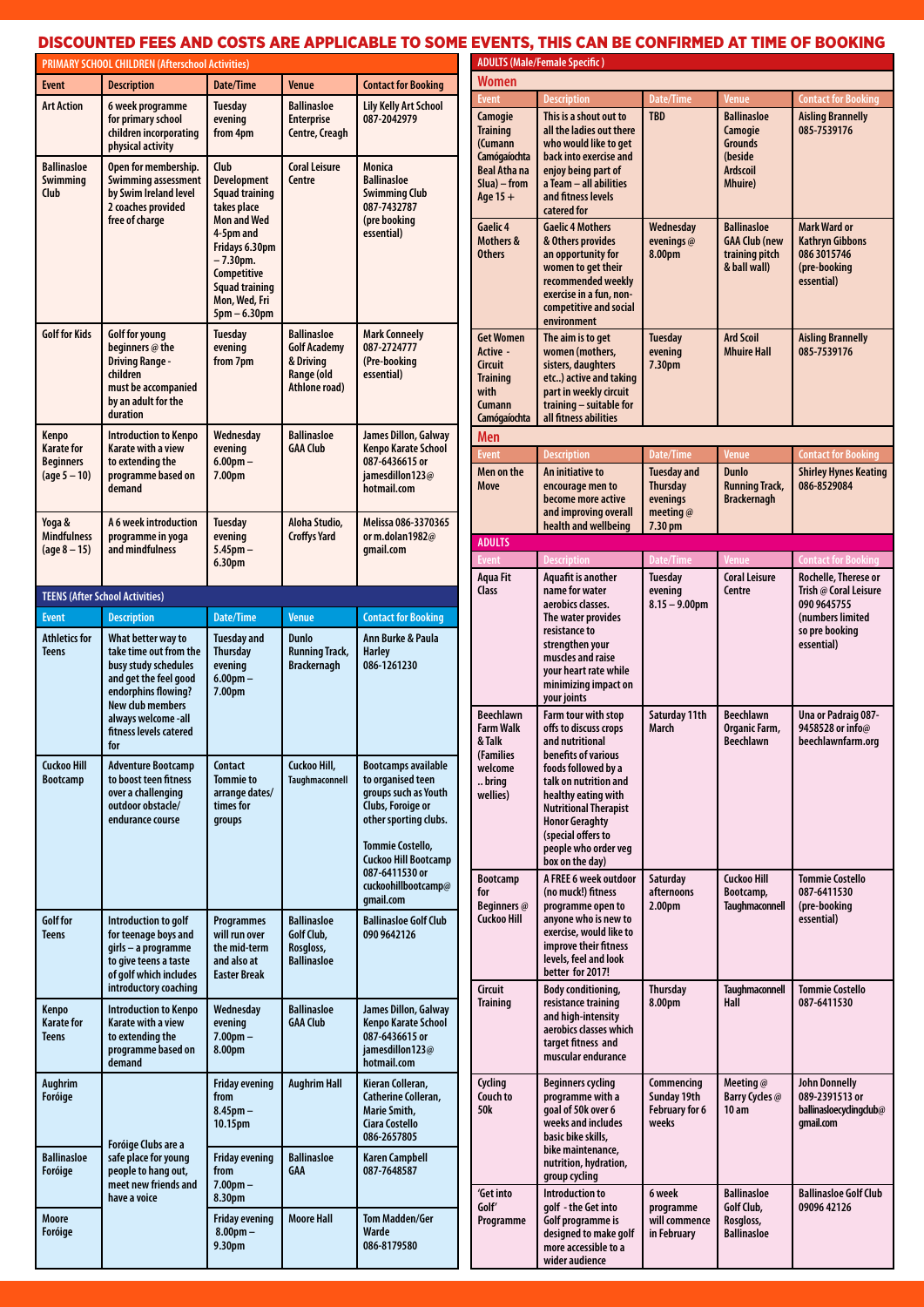## DISCOUNTED FEES AND COSTS ARE APPLICABLE TO SOME EVENTS, THIS CAN BE CONFIRMED AT TIME OF BOOKING

| Golf at the<br><b>Driving</b><br>Range                              | An opportunity to<br>practice your swing<br>again and again and<br>again! (Tuition can be<br>arranged if required)                                                                                                | <b>TBD</b>                                                                                      | <b>Ballinasloe</b><br><b>Golf Academy</b><br>& Drivina<br>Range (Old<br><b>Athlone Road)</b> | <b>Alan Naughton</b><br>087-9750364                                                               | Swimming<br>(Masters)                           | Coached 6 week<br>programme covering<br>2 main stroke<br>techniques over<br>short and long<br>courses - open to all<br>swimming capabilities<br>only requirement is<br>to be able swim a<br>minimum of 2 lengths<br>comfortably | <b>Tuesday</b><br>evening<br>8.00 <sub>pm</sub><br>9.00pm                                                                                                                      | <b>Coral Leisure</b><br>Centre                                                                 | Paula Harley<br>086-1261230                                                                                          |
|---------------------------------------------------------------------|-------------------------------------------------------------------------------------------------------------------------------------------------------------------------------------------------------------------|-------------------------------------------------------------------------------------------------|----------------------------------------------------------------------------------------------|---------------------------------------------------------------------------------------------------|-------------------------------------------------|---------------------------------------------------------------------------------------------------------------------------------------------------------------------------------------------------------------------------------|--------------------------------------------------------------------------------------------------------------------------------------------------------------------------------|------------------------------------------------------------------------------------------------|----------------------------------------------------------------------------------------------------------------------|
| <b>Gym or Pool</b><br>'Pay as you<br>Go'                            | Pay as you go offer to<br>use the pool or gym<br>OR pool and gym                                                                                                                                                  | 6 week period<br>from 13th<br>February                                                          | <b>Coral Leisure</b><br>Centre                                                               | Rochelle, Therese or<br>Trish @ Coral Leisure<br>090 9645755                                      |                                                 |                                                                                                                                                                                                                                 |                                                                                                                                                                                |                                                                                                |                                                                                                                      |
| <b>Health</b><br><b>Monitoring</b>                                  | 6 week programme to<br>monitor weight, blood<br>pressure and BMI (20<br>free measurements)                                                                                                                        | <b>Monday to</b><br>Saturdav<br>10am-6pm                                                        | <b>Healthwise</b><br>Pharmacy,<br><b>Society Street</b><br>& Poolboy                         | lan @ Healthwise<br>Pharmacy<br>09096 42148<br>(register in store)                                | <b>Tennis for</b><br><b>Beginners</b>           | 6 week (1 hour)<br>introduction to<br>Tennis training with<br>professional coach<br>and also including<br>social matches and<br>tennis challenges with<br>participants                                                          | <b>Monday</b><br>evening<br>$6.00$ pm $-$                                                                                                                                      | <b>Ballinasloe</b><br>& District<br>Tennis Club.                                               | <b>Louise Doherty or</b><br>Gary Zancanaro,<br><b>Ballinasloe Tennis</b>                                             |
| <b>Horseriding</b><br>for<br><b>Beginners</b>                       | 6 week introduction<br>to horseriding from<br>mounting to walk,<br>trot, canter - and<br>maybe even jumping!                                                                                                      | Monday<br>evening<br>8.00 <sub>pm</sub><br>9.00pm                                               | Creagh<br>Equestrian<br><b>Centre</b>                                                        | <b>Damien Carey</b><br>087-2254227 or<br>dreaghequestriancentre@<br>gmail.com                     |                                                 |                                                                                                                                                                                                                                 | 7.00pm                                                                                                                                                                         | Portumna<br><b>Road (Rugby</b><br><b>Club Grounds)</b>                                         | Club 087-1353751                                                                                                     |
| Jive& Waltz<br>Classes-<br>give it a<br>whirl!                      | Introduction to<br>country jive and waltz<br>classes for a workout<br>with a difference                                                                                                                           | <b>Thursday</b><br>evening<br>8.30 <sub>pm</sub><br>10.30pm                                     | An Tain Bar<br>(Upstairs)                                                                    | <b>Gerry Tynan</b><br>087-7745909                                                                 | <b>Walking the</b><br>Walk                      | Introducing<br>participants to the<br>wonders of the<br><b>Ballinasloe area and</b><br>routes on foot and<br>educating them on the<br>benefits of walking<br>to both physical and<br>mental health                              | Monday 13th<br>February<br>Introductory<br>meeting in<br><b>Gullanes</b><br>@8.00pm.<br><b>Scheduled</b><br>walks over<br>6 weeks<br>commencina<br>Saturday 18th<br>February @ | Meet in<br>Gullanes<br>carpark @<br>10.30am                                                    | <b>Liam Roche</b><br>087-2287076                                                                                     |
| Kenpo<br><b>Karate for</b><br><b>Beginners</b>                      | Introduction to Kenpo<br>Karate with a view<br>to extending the<br>programme based on<br>demand                                                                                                                   | Wednesday<br>evening<br>$8.00$ pm $-$<br>9.00pm                                                 | <b>Ballinasloe</b><br><b>GAA Club</b>                                                        | James Dillon, Galway<br>Kenpo Karate School<br>087-6436615 or<br>iamesdillon123@<br>hotmail.com   |                                                 |                                                                                                                                                                                                                                 |                                                                                                                                                                                |                                                                                                |                                                                                                                      |
| <b>Kettlebells</b><br><b>Fitness</b>                                | Introduction to<br>Kettlebells - learning<br>good techniques and<br>get a great overall<br>body workout                                                                                                           | <b>Tuesday</b><br>evening<br>8.00pm                                                             | <b>The Engine</b><br>Room<br>Ballinasloe,<br><b>Croffys Yard</b>                             | <b>Stephen</b><br>086-6039235                                                                     | <b>Water</b><br>Safety for<br><b>Beginners</b>  | Essential life skill – 6<br>week water safety<br>programme including<br>CPR, personal water                                                                                                                                     | 10.30am<br><b>Friday evening</b><br>8.00 <sub>pm</sub><br>9.00pm                                                                                                               | <b>Coral Leisure</b><br>Centre                                                                 | John Jordan, Therese/<br>Rochelle 090<br>9645755                                                                     |
| <b>Pilates</b><br>(3 week<br>Intro)                                 | <b>Pilates workouts</b><br>promote strength<br>and balanced muscle<br>development as well<br>as flexibility and<br>increased range of<br>motion for the joints                                                    | <b>Starting</b><br>Monday 13th<br>6.00 <sub>pm</sub><br>$-7.00pm$                               | In Step Studio,<br><b>Society Street,</b><br><b>Ballinasloe</b>                              | <b>Olive Keyes</b><br>083-1967217 or<br>olivekeyes1@qmail.<br>com                                 |                                                 | safety and simple<br>rescue. Participants<br>do not need to be<br>competent swimmers<br>but should be<br>comfortable in the<br>water                                                                                            |                                                                                                                                                                                |                                                                                                |                                                                                                                      |
| Running<br>Couch to 5k                                              | Introduce new<br>members to the<br>joy of running<br>with the support<br>of group members<br>and 'buddies' while<br>setting an achievable<br>goal of running 5k in<br>6 weeks. Programme<br>includes road run and | <b>Tuesday and</b><br><b>Thursdav</b><br>evenings<br>@7.45 and<br>Sunday<br>mornings<br>10.00am | Dunlo<br><b>Running Track,</b><br><b>Brackernagh</b>                                         | No booking required<br>– for enquiries<br>contact John Egan @<br>087-9611695                      | Yoga &<br><b>Mindfulness</b>                    | 6 week introduction<br>to Yoga & Mindfulness<br>– learning the<br>importance of yoga<br>to overall well-being<br>both physical and<br>mental health                                                                             | Monday<br>evening<br>6.30 <sub>pm</sub><br>7.30pm<br>(extra<br>sessions will<br>be scheduled<br>if demand<br>exceeds class<br>numbers)                                         | <b>Gullanes Hotel</b><br>& Conference<br>Centre                                                | Theresa Donoghue,<br>087-7862329 or<br>Facebook Galway Bay<br><b>Wellness (Advanced</b><br><b>Booking Essential)</b> |
|                                                                     | cardio work                                                                                                                                                                                                       |                                                                                                 |                                                                                              |                                                                                                   | <b>OLDER ADULTS</b>                             |                                                                                                                                                                                                                                 |                                                                                                                                                                                |                                                                                                |                                                                                                                      |
| Sean Nós<br>Dance<br>Workshop                                       | Learning the art and<br>style of traditional<br>Sean Nós dance -                                                                                                                                                  | 2 Saturday<br>workshop<br>events - 18th                                                         | <b>Ballinasloe</b><br><b>GAA Clubhouse</b>                                                   | Martina Flanagan,<br>Club Damhsa Sean<br>Nós                                                      | <b>Event</b>                                    | <b>Description</b>                                                                                                                                                                                                              | Date/Time                                                                                                                                                                      | <b>Venue</b>                                                                                   | <b>Contact for Booking</b>                                                                                           |
| incorporating physical<br>activity in a fun and<br>sociable setting | <b>February and</b><br>4th March @<br>11.00am                                                                                                                                                                     | 087-9007036 or<br>martinaflanagan@<br>qmail.com<br>(Pre-booking<br>essential)                   | Active<br>Ageing<br><b>Fitness</b><br>Programme                                              | The 6 week<br>programme will focus<br>on fitness, flexibility,<br>mobility and muscle<br>building | Wednesday<br>(Times TBD)                        | <b>Shearwater</b><br><b>Leisure Centre</b>                                                                                                                                                                                      | <b>Shearwater Hotel</b><br>09096 30400                                                                                                                                         |                                                                                                |                                                                                                                      |
| <b>Set Dancing</b>                                                  | Learning how to<br>'dance a set' and<br>some other routines<br>in a fun and social<br>environment with all<br>the added benefits of<br>health & wellbeing                                                         | Wednesday<br>evening<br>$8.00$ pm $-$<br>9.00pm                                                 | Scoil an Chroi<br>Naofa                                                                      | <b>Michael Cusack</b><br>087-4114749                                                              | Active<br><b>Retirement</b><br>Walking<br>Group | Exercise programme<br>to suit older adults<br>- focus on the<br>importance of walking<br>and exercise to<br>mobility and overall<br>health                                                                                      | Tuesday<br>morning<br>10.30am                                                                                                                                                  | <b>Dunlo</b><br>Recreational<br><b>Track and</b><br><b>Ballinasloe</b><br><b>GAA Clubhouse</b> | <b>Noelle Rohan</b><br>& John Boland<br>086 1902377 /<br>087 6168117                                                 |
| Slimming<br>World                                                   | Food optimising plan<br>and lifestyle activity<br>programme                                                                                                                                                       | Monday @<br>$3.30pm$ ,<br>5.30pm and<br>7.30pm<br><b>Tuesdays</b><br>@9.30 and<br>7.30pm        | <b>Shearwater</b><br>Hotel                                                                   | <b>Caroline Higgins</b><br>087-9650580                                                            | <b>Dance for</b><br><b>Health</b>               | <b>Traditional music and</b><br>dance for elderly and<br>persons with disability<br>in the community to<br>maintain mobility and<br>mental health                                                                               | Each<br><b>Tuesday and</b><br>Wednesday at<br>2.00 <sub>pm</sub>                                                                                                               | <b>Social Services</b><br>Centre,<br><b>Brackernagh</b>                                        | <b>Teresa Coughlan</b><br>09096-43217 or<br>admin@<br>balinasloesocialservices.<br>ie                                |